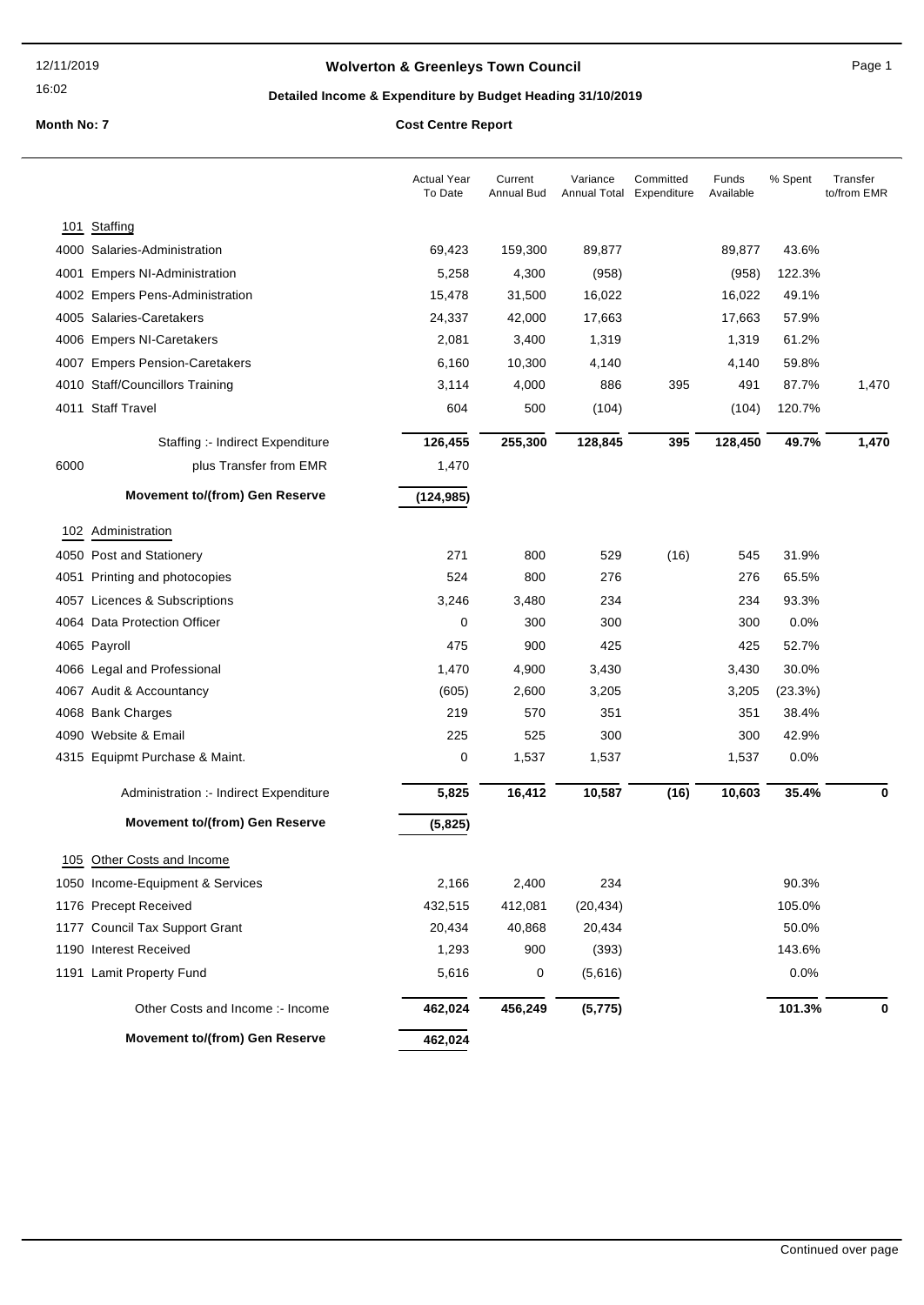### **Wolverton & Greenleys Town Council** Manual Page 2

### **Detailed Income & Expenditure by Budget Heading 31/10/2019**

|          |                                            | <b>Actual Year</b><br>To Date | Current<br>Annual Bud | Variance<br>Annual Total | Committed<br>Expenditure | Funds<br>Available | % Spent | Transfer<br>to/from EMR |
|----------|--------------------------------------------|-------------------------------|-----------------------|--------------------------|--------------------------|--------------------|---------|-------------------------|
|          | 201 Town Hall-Running                      |                               |                       |                          |                          |                    |         |                         |
|          | 1000 Rent from Tenants                     | 11,979                        | 20,000                | 8,022                    |                          |                    | 59.9%   |                         |
|          | 1007 Internet recharges                    | 0                             | 540                   | 540                      |                          |                    | 0.0%    |                         |
|          | 1010 Library Recharges                     | 5,250                         | 7,000                 | 1,750                    |                          |                    | 75.0%   |                         |
|          | 1110 Income-Meeting Room                   | 781                           | 500                   | (281)                    |                          |                    | 156.2%  |                         |
|          | 1115 Income-Photocopying                   | 204                           | 300                   | 96                       |                          |                    | 68.1%   |                         |
|          | 1116 Income-Other                          | 1,000                         | $\mathbf 0$           | (1,000)                  |                          |                    | 0.0%    |                         |
|          | Town Hall-Running :- Income                | 19,214                        | 28,340                | 9,126                    |                          |                    | 67.8%   | 0                       |
|          | 4058 IT Costs                              | 8,837                         | 3,600                 | (5,237)                  |                          | (5,237)            | 245.5%  | 2,430                   |
|          | 4100 Rates                                 | 5,897                         | 6,200                 | 303                      |                          | 303                | 95.1%   |                         |
|          | 4101 Water Charges                         | 200                           | 400                   | 200                      |                          | 200                | 50.0%   |                         |
| 4110 Gas |                                            | 486                           | 2,000                 | 1,514                    |                          | 1,514              | 24.3%   |                         |
|          | 4111 Electricity                           | 1,426                         | 4,325                 | 2,899                    |                          | 2,899              | 33.0%   |                         |
|          | 4115 Telephone                             | 156                           | 1,300                 | 1,144                    |                          | 1,144              | 12.0%   |                         |
|          | 4116 Internet                              | 325                           | 630                   | 305                      |                          | 305                | 51.7%   |                         |
|          | 4120 Town Hall-Minor Expenses              | 579                           | 1,500                 | 921                      | 27                       | 894                | 40.4%   | 240                     |
|          | 4125 Town Hall-Maintenance                 | 2,459                         | 2,000                 | (459)                    | 365                      | (823)              | 141.2%  | 197                     |
|          | 4126 Cleaning                              | 2,616                         | 3,800                 | 1,184                    |                          | 1,184              | 68.9%   |                         |
|          | 4128 Town Hall-Security                    | 1,082                         | 1,500                 | 418                      | 550                      | (132)              | 108.8%  |                         |
|          | 4140 PWLB-Repayments                       | 40,953                        | 41,000                | 47                       |                          | 47                 | 99.9%   |                         |
|          | 4315 Equipmt Purchase & Maint.             | 1,146                         | 1,463                 | 317                      | 5,248                    | (4,931)            | 437.1%  |                         |
|          | 4379 New Projects                          | 400                           | 0                     | (400)                    |                          | (400)              | 0.0%    |                         |
|          | Town Hall-Running :- Indirect Expenditure  | 66,562                        | 69,718                | 3,156                    | 6,189                    | (3,033)            | 104.4%  | 2,867                   |
|          | Net Income over Expenditure                | (47, 349)                     | (41, 378)             | 5,971                    |                          |                    |         |                         |
| 6000     | plus Transfer from EMR                     | 2,867                         |                       |                          |                          |                    |         |                         |
|          | <b>Movement to/(from) Gen Reserve</b>      | (44, 482)                     |                       |                          |                          |                    |         |                         |
|          | 202 Town Hall-Projects                     |                               |                       |                          |                          |                    |         |                         |
|          | 4315 Equipmt Purchase & Maint.             | 1,415                         | 0                     | (1, 415)                 |                          | (1, 415)           | 0.0%    | 1,415                   |
|          | Town Hall-Projects :- Indirect Expenditure | 1,415                         | 0                     | (1, 415)                 | 0                        | (1, 415)           |         | 1,415                   |
| 6000     | plus Transfer from EMR                     | 1,415                         |                       |                          |                          |                    |         |                         |
|          | Movement to/(from) Gen Reserve             | 0                             |                       |                          |                          |                    |         |                         |
|          |                                            |                               |                       |                          |                          |                    |         |                         |
|          | 203 Leased Assets                          |                               |                       |                          |                          |                    |         |                         |
|          | 1116 Income-Other                          | 421                           | 500                   | 79                       |                          |                    | 84.2%   |                         |
|          | Leased Assets :- Income                    | 421                           | 500                   | 79                       |                          |                    | 84.2%   | 0                       |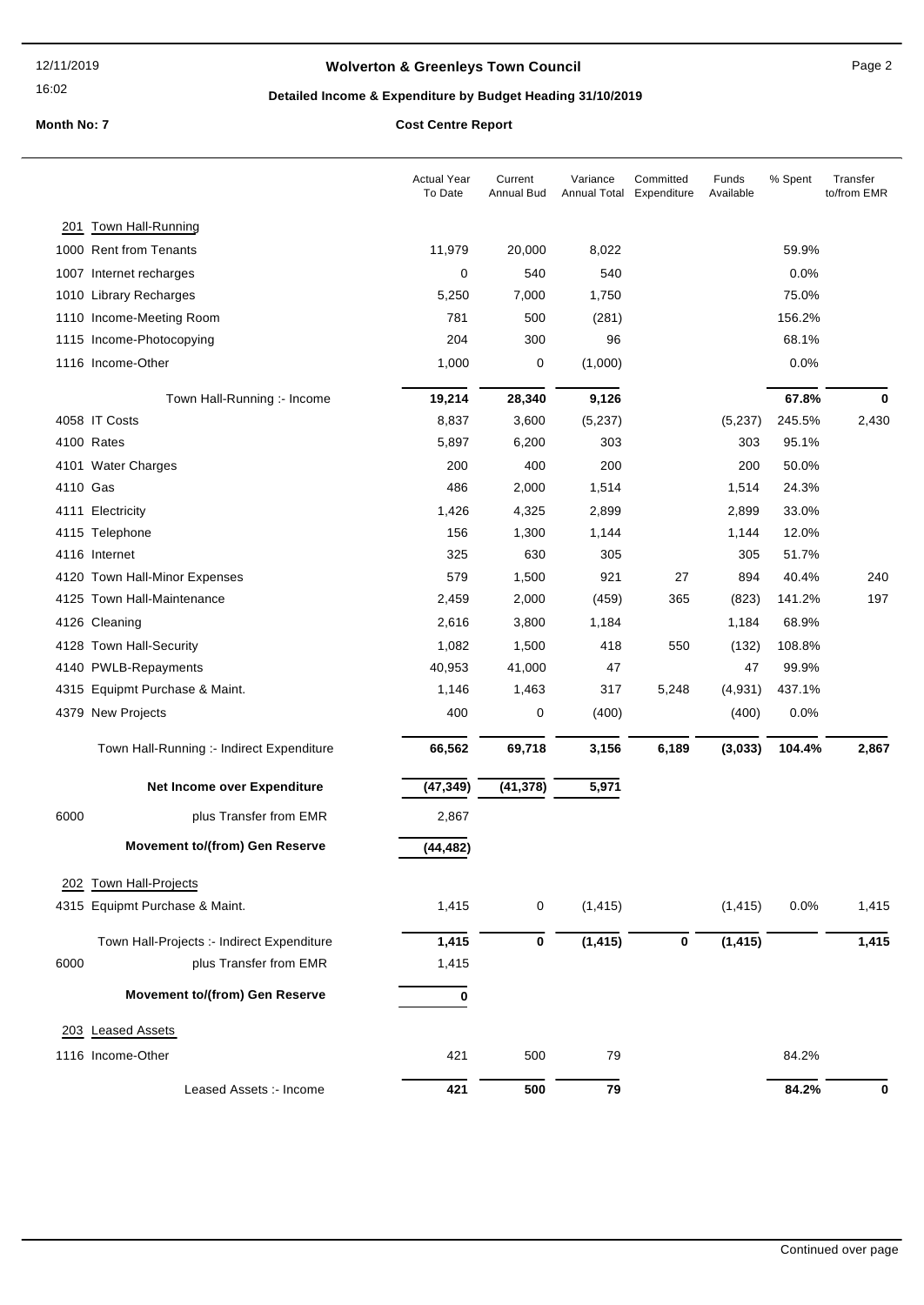### **Wolverton & Greenleys Town Council** Manual Page 3

### **Detailed Income & Expenditure by Budget Heading 31/10/2019**

|          |                                          | <b>Actual Year</b><br>To Date | Current<br><b>Annual Bud</b> | Variance<br><b>Annual Total</b> | Committed<br>Expenditure | Funds<br>Available | % Spent | Transfer<br>to/from EMR |
|----------|------------------------------------------|-------------------------------|------------------------------|---------------------------------|--------------------------|--------------------|---------|-------------------------|
|          | 4152 Greenleys Depot                     | 1,872                         | 2,800                        | 928                             | 56                       | 872                | 68.9%   |                         |
|          | 4153 Water Tower                         | 651                           | 3,000                        | 2,349                           | 7                        | 2,342              | 21.9%   |                         |
|          | 4155 Urban Farm                          | 421                           | 500                          | 79                              |                          | 79                 | 84.2%   |                         |
|          | Leased Assets :- Indirect Expenditure    | 2,944                         | 6,300                        | 3,356                           | 63                       | 3,293              | 47.7%   | 0                       |
|          | <b>Movement to/(from) Gen Reserve</b>    | (2, 523)                      |                              |                                 |                          |                    |         |                         |
|          | 210 Allotments                           |                               |                              |                                 |                          |                    |         |                         |
|          | 1020 Community Orchard                   | 23                            | 58                           | 35                              |                          |                    | 40.4%   |                         |
|          | 1021 Hodge Furze                         | 492                           | 200                          | (292)                           |                          |                    | 246.1%  |                         |
|          | 1022 Old Wolverton                       | 841                           | 706                          | (135)                           |                          |                    | 119.1%  |                         |
|          | 1023 Stacey Hill                         | 3,789                         | 5,809                        | 2,020                           |                          |                    | 65.2%   |                         |
|          | Allotments :- Income                     | 5,146                         | 6,773                        | 1,627                           |                          |                    | 76.0%   | 0                       |
|          | 4400 General Allotment Costs             | 8,839                         | 0                            | (8,839)                         |                          | (8,839)            | 0.0%    | 8,410                   |
|          | 4405 Stacey Hill Expenses                | 1,055                         | 1,375                        | 320                             |                          | 320                | 76.7%   |                         |
|          | 4406 Hodge Furze                         | 3,663                         | 540                          | (3, 123)                        |                          | (3, 123)           | 678.4%  | 3,123                   |
|          | 4407 Old Wolverton                       | 626                           | 484                          | (142)                           |                          | (142)              | 129.2%  | 502                     |
|          | 4408 Orchard Allotments                  | 159                           | 350                          | 191                             |                          | 191                | 45.3%   | 19                      |
|          | Allotments :- Indirect Expenditure       | 14,341                        | 2,749                        | (11, 592)                       | 0                        | (11, 592)          | 521.7%  | 12,055                  |
|          | Net Income over Expenditure              | (9, 195)                      | 4,024                        | 13,219                          |                          |                    |         |                         |
| 6000     | plus Transfer from EMR                   | 12,055                        |                              |                                 |                          |                    |         |                         |
|          | Movement to/(from) Gen Reserve           | 2,859                         |                              |                                 |                          |                    |         |                         |
| 301      | <b>Community Grants</b>                  |                               |                              |                                 |                          |                    |         |                         |
|          | 1117 Income-Grants                       | 11,822                        | 0                            | (11, 822)                       |                          |                    | 0.0%    | 2,222                   |
|          | Community Grants :- Income               | 11,822                        | 0                            | (11, 822)                       |                          |                    |         | 2,222                   |
|          | 4200 Remembrance                         | 19                            | 900                          | 881                             | 50                       | 831                | 7.7%    |                         |
|          | 4201 Grants                              | 1,772                         | 8,000                        | 6,228                           |                          | 6,228              | 22.1%   |                         |
| 4207 CAB |                                          | 2,847                         | 7,500                        | 4,654                           |                          | 4,654              | 38.0%   |                         |
|          | Community Grants :- Indirect Expenditure | 4,638                         | 16,400                       | 11,762                          | 50                       | 11,712             | 28.6%   | 0                       |
|          | Net Income over Expenditure              | 7,185                         | (16, 400)                    | (23, 585)                       |                          |                    |         |                         |
| 6001     | less Transfer to EMR                     | 2,222                         |                              |                                 |                          |                    |         |                         |
|          | Movement to/(from) Gen Reserve           | 4,962                         |                              |                                 |                          |                    |         |                         |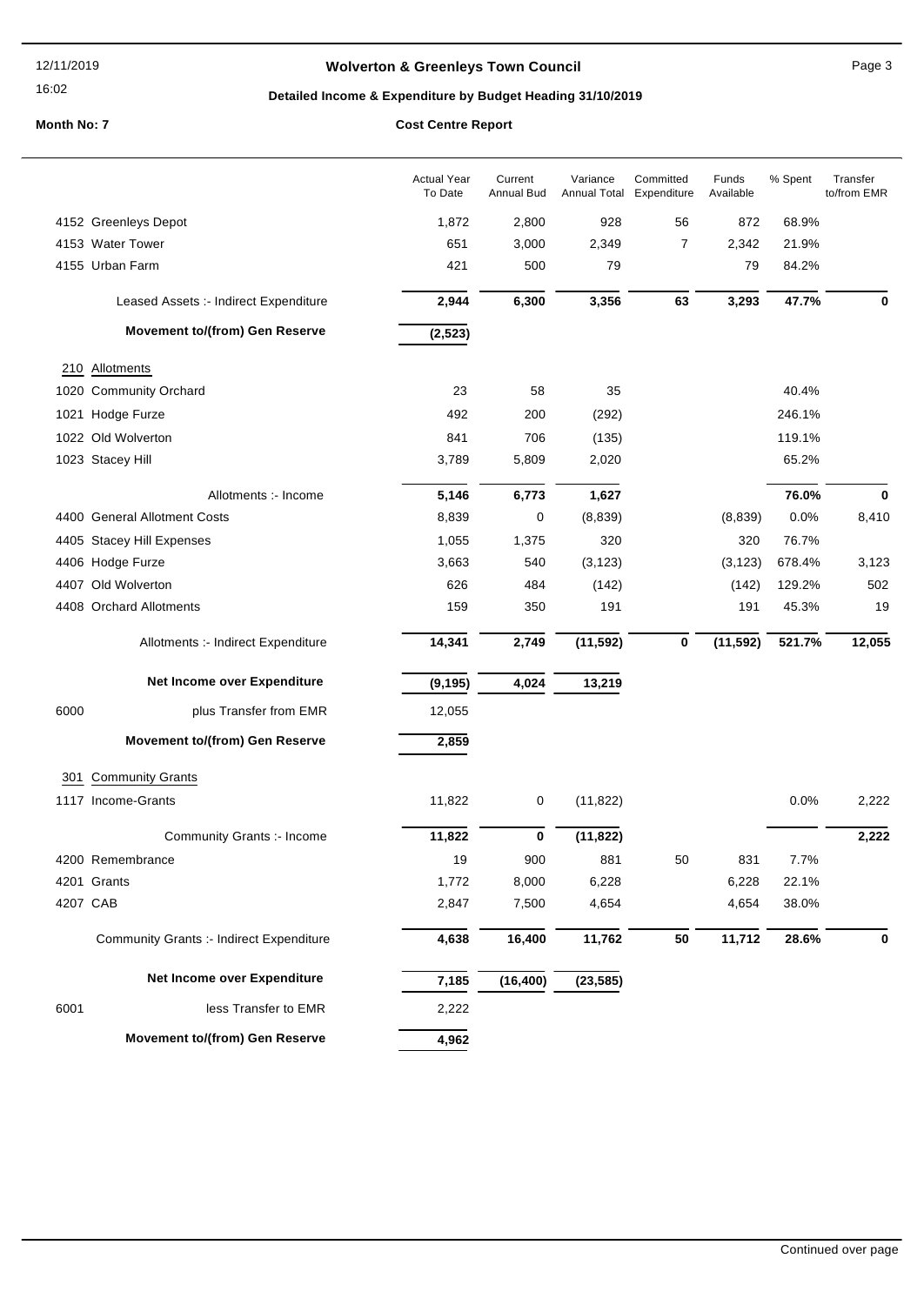### **Wolverton & Greenleys Town Council Contract Contract Contract Page 4**

### **Detailed Income & Expenditure by Budget Heading 31/10/2019**

|          |                                                                  | <b>Actual Year</b><br>To Date | Current<br><b>Annual Bud</b> | Variance<br>Annual Total Expenditure | Committed | Funds<br>Available | % Spent | Transfer<br>to/from EMR |
|----------|------------------------------------------------------------------|-------------------------------|------------------------------|--------------------------------------|-----------|--------------------|---------|-------------------------|
|          | 305 Community Projects                                           |                               |                              |                                      |           |                    |         |                         |
|          | 1002 BIB income                                                  | 475                           | 0                            | (475)                                |           |                    | 0.0%    |                         |
|          | 1100 Income-Newsletter & Adverts                                 | 2,665                         | 3,600                        | 935                                  |           |                    | 74.0%   |                         |
|          | 1116 Income-Other                                                | 183                           | 0                            | (183)                                |           |                    | 0.0%    |                         |
|          | 1125 Hodge Lea Meeting Place                                     | 3,935                         | 4,500                        | 565                                  |           |                    | 87.4%   |                         |
|          |                                                                  |                               |                              | 841                                  |           |                    | 89.6%   | 0                       |
|          | <b>Community Projects :- Income</b><br>4273 Greenleys Sports Day | 7,259<br>55                   | 8,100<br>0                   | (55)                                 | 100       | (155)              | 0.0%    |                         |
|          |                                                                  |                               |                              |                                      |           |                    |         |                         |
|          | <b>Community Projects :- Direct Expenditure</b>                  | 55                            | 0                            | (55)                                 | 100       | (155)              |         | $\bf{0}$                |
| 4209 BIB |                                                                  | 2,508                         | 2,500                        | (8)                                  | 125       | (134)              | 105.3%  | 676                     |
|          | 4230 Floodlight Running Costs                                    | 162                           | 375                          | 213                                  |           | 213                | 43.2%   |                         |
| 4231     | Digital Inclusion                                                | 1,759                         | 2,000                        | 241                                  |           | 241                | 87.9%   |                         |
|          | 4235 Newsletter Costs                                            | 11,472                        | 17,700                       | 6,228                                |           | 6,228              | 64.8%   |                         |
|          | 4247 Public Meetings                                             | 0                             | 200                          | 200                                  |           | 200                | 0.0%    |                         |
|          | 4261 Hodge Lea Meeting Place                                     | 3,391                         | 4,500                        | 1,109                                | 21        | 1,088              | 75.8%   |                         |
|          | 4262 Hodge Lea Croft Improvements                                | 0                             | 20,000                       | 20,000                               |           | 20,000             | 0.0%    |                         |
|          | 4263 Greenleys Community Garden                                  | 6,390                         | 0                            | (6, 390)                             | (1,025)   | (5,365)            | 0.0%    |                         |
|          | 4315 Equipmt Purchase & Maint.                                   | 29                            | 0                            | (29)                                 |           | (29)               | 0.0%    | 29                      |
|          | 4379 New Projects                                                | 1,536                         | 1,400                        | (136)                                |           | (136)              | 109.7%  |                         |
|          | Community Projects :- Indirect Expenditure                       | 27,247                        | 48,675                       | 21,428                               | (878)     | 22,306             | 54.2%   | 705                     |
|          | Net Income over Expenditure                                      | (20, 043)                     | (40, 575)                    | (20, 532)                            |           |                    |         |                         |
| 6000     | plus Transfer from EMR                                           | 705                           |                              |                                      |           |                    |         |                         |
|          | <b>Movement to/(from) Gen Reserve</b>                            | (19, 338)                     |                              |                                      |           |                    |         |                         |
| 310      | <b>Community Events</b>                                          |                               |                              |                                      |           |                    |         |                         |
|          |                                                                  |                               |                              |                                      |           |                    |         |                         |
|          | 1105 Income-Twinning                                             | 0                             | 1,000                        | 1,000                                |           |                    | 0.0%    |                         |
|          | 1106 Income - Fireworks                                          | 220                           | 2,300                        | 2,080                                |           |                    | 9.6%    |                         |
|          | 1108 Income-New projects                                         | 70                            | 0                            | (70)                                 |           |                    | 0.0%    |                         |
|          | 1109 Income - Summer Festival                                    | 590                           | 0                            | (590)                                |           |                    | 0.0%    |                         |
|          | 1116 Income-Other                                                | 30                            | 10,500                       | 10,470                               |           |                    | 0.3%    |                         |
|          | Community Events :- Income                                       | 910                           | 13,800                       | 12,890                               |           |                    | 6.6%    | $\mathbf 0$             |
|          | 4274 Summer Festival                                             | 5,224                         | 5,000                        | (224)                                | 708       | (933)              | 118.7%  | 10                      |
|          | 4275 Town Twinning                                               | 1,264                         | 2,000                        | 736                                  | 141       | 595                | 70.2%   |                         |
|          | 4277 Fireworks                                                   | 1,773                         | 10,000                       | 8,228                                | 3,345     | 4,883              | 51.2%   |                         |
|          | 4278 Lantern Festival                                            | 264                           | 5,140                        | 4,876                                | 2,320     | 2,556              | 50.3%   |                         |
|          | 4279 Play/Youth, Young Pple, Arts&Des                            | 0                             | 500                          | 500                                  |           | 500                | 0.0%    |                         |
|          | <b>Community Events :- Indirect Expenditure</b>                  | 8,525                         | 22,640                       | 14,115                               | 6,514     | 7,600              | 66.4%   | 10                      |
|          | Net Income over Expenditure                                      | (7, 615)                      | (8, 840)                     | (1, 225)                             |           |                    |         |                         |
| 6000     | plus Transfer from EMR                                           | 10                            |                              |                                      |           |                    |         |                         |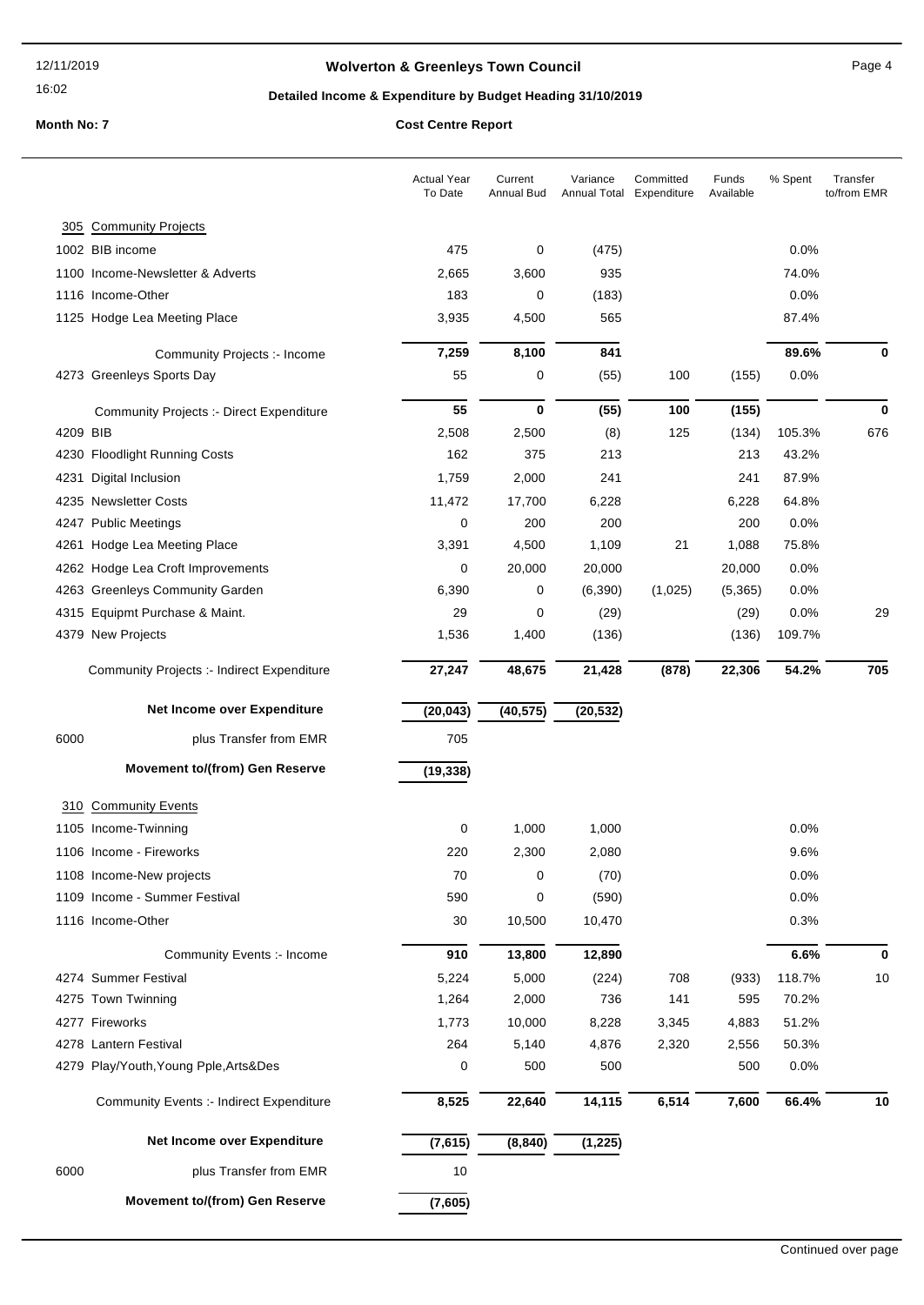### **Wolverton & Greenleys Town Council Page 5** Page 5

### **Detailed Income & Expenditure by Budget Heading 31/10/2019**

|      |                                              | <b>Actual Year</b><br>To Date | Current<br><b>Annual Bud</b> | Variance<br>Annual Total | Committed<br>Expenditure | Funds<br>Available | % Spent | Transfer<br>to/from EMR |
|------|----------------------------------------------|-------------------------------|------------------------------|--------------------------|--------------------------|--------------------|---------|-------------------------|
|      | 401 Town Upkeep                              |                               |                              |                          |                          |                    |         |                         |
|      | 1116 Income-Other                            | 1,107                         | 0                            | (1, 107)                 |                          |                    | 0.0%    |                         |
|      | Town Upkeep :- Income                        | 1,107                         | $\pmb{0}$                    | (1, 107)                 |                          |                    |         | 0                       |
|      | 4302 Dog Waste Collection                    | 6,214                         | 10,112                       | 3,898                    |                          | 3,898              | 61.4%   |                         |
|      | 4310 Caretaker Costs                         | 247                           | 100                          | (147)                    | 133                      | (281)              | 380.9%  | 234                     |
|      | 4315 Equipmt Purchase & Maint.               | 55,411                        | 0                            | (55, 411)                | 1,550                    | (56, 961)          | 0.0%    | 54,563                  |
|      | 4316 Planting                                | 9,680                         | 13,160                       | 3,480                    |                          | 3,480              | 73.6%   |                         |
|      | 4317 Benches                                 | 57                            | 0                            | (57)                     |                          | (57)               | 0.0%    |                         |
|      | 4319 Weed Machine Operation                  | 276                           | 0                            | (276)                    |                          | (276)              | 0.0%    |                         |
|      | 4320 Vehicle Running Costs                   | 1,236                         | 2,000                        | 764                      | 80                       | 684                | 65.8%   | 166                     |
|      | Town Upkeep :- Indirect Expenditure          | 73,120                        | 25,372                       | (47, 748)                | 1,763                    | (49, 512)          | 295.1%  | 54,964                  |
|      | Net Income over Expenditure                  | (72, 014)                     | (25, 372)                    | 46,642                   |                          |                    |         |                         |
| 6000 | plus Transfer from EMR                       | 54,964                        |                              |                          |                          |                    |         |                         |
|      | <b>Movement to/(from) Gen Reserve</b>        | (17,050)                      |                              |                          |                          |                    |         |                         |
| 405  | <b>Town Upkeep-Projects</b>                  |                               |                              |                          |                          |                    |         |                         |
|      | 4370 Christmas Lights                        | 0                             | 16,000                       | 16,000                   | 10,735                   | 5,266              | 67.1%   |                         |
|      | 4379 New Projects                            | 17,576                        | 8,600                        | (8,976)                  | 730                      | (9,706)            | 212.9%  | 163                     |
|      | 4385 Bloomer Siting & Town Trail             | 936                           | 0                            | (936)                    |                          | (936)              | 0.0%    | 936                     |
|      | Town Upkeep-Projects :- Indirect Expenditure | 18,512                        | 24,600                       | 6,088                    | 11,465                   | (5, 377)           | 121.9%  | 1,099                   |
| 6000 | plus Transfer from EMR                       | 1,099                         |                              |                          |                          |                    |         |                         |
|      | <b>Movement to/(from) Gen Reserve</b>        | (17, 413)                     |                              |                          |                          |                    |         |                         |
|      | 500 Council                                  |                               |                              |                          |                          |                    |         |                         |
|      | 1195 Parish Partnership income               | 5,000                         | 0                            | (5,000)                  |                          |                    | 0.0%    |                         |
|      | Council :- Income                            | 5,000                         | 0                            | (5,000)                  |                          |                    |         | U                       |
|      | 4119 Insurance                               | 281                           | 4,896                        | 4,615                    |                          | 4,615              | 5.7%    | 281                     |
|      | 4500 PCSO                                    | 7,164                         | 8,000                        | 836                      |                          | 836                | 89.5%   | 2,000                   |
|      | 4515 Councillor allowances & exp             | 215                           | 1,000                        | 785                      |                          | 785                | 21.5%   |                         |
|      | 4520 Parish Partnership Expenditure          | 0                             | 0                            | 0                        | 10,000                   | (10,000)           | 0.0%    |                         |
|      | 4525 Secret Garden & Community Orch          | 1,575                         | 700                          | (875)                    | 165                      | (1,040)            | 248.6%  |                         |
|      | 4531 Reserves                                | 0                             | 11,000                       | 11,000                   |                          | 11,000             | 0.0%    |                         |
|      | 4540 CCLA Local Auth Prop Fund               | 2,814                         | $\mathbf 0$                  | (2,814)                  |                          | (2,814)            | 0.0%    |                         |
|      | Council :- Indirect Expenditure              | 12,050                        | 25,596                       | 13,546                   | 10,165                   | 3,381              | 86.8%   | 2,281                   |
|      | Net Income over Expenditure                  | (7,050)                       | (25, 596)                    | (18, 546)                |                          |                    |         |                         |
| 6000 | plus Transfer from EMR                       | 2,281                         |                              |                          |                          |                    |         |                         |
|      | Movement to/(from) Gen Reserve               | (4, 768)                      |                              |                          |                          |                    |         |                         |